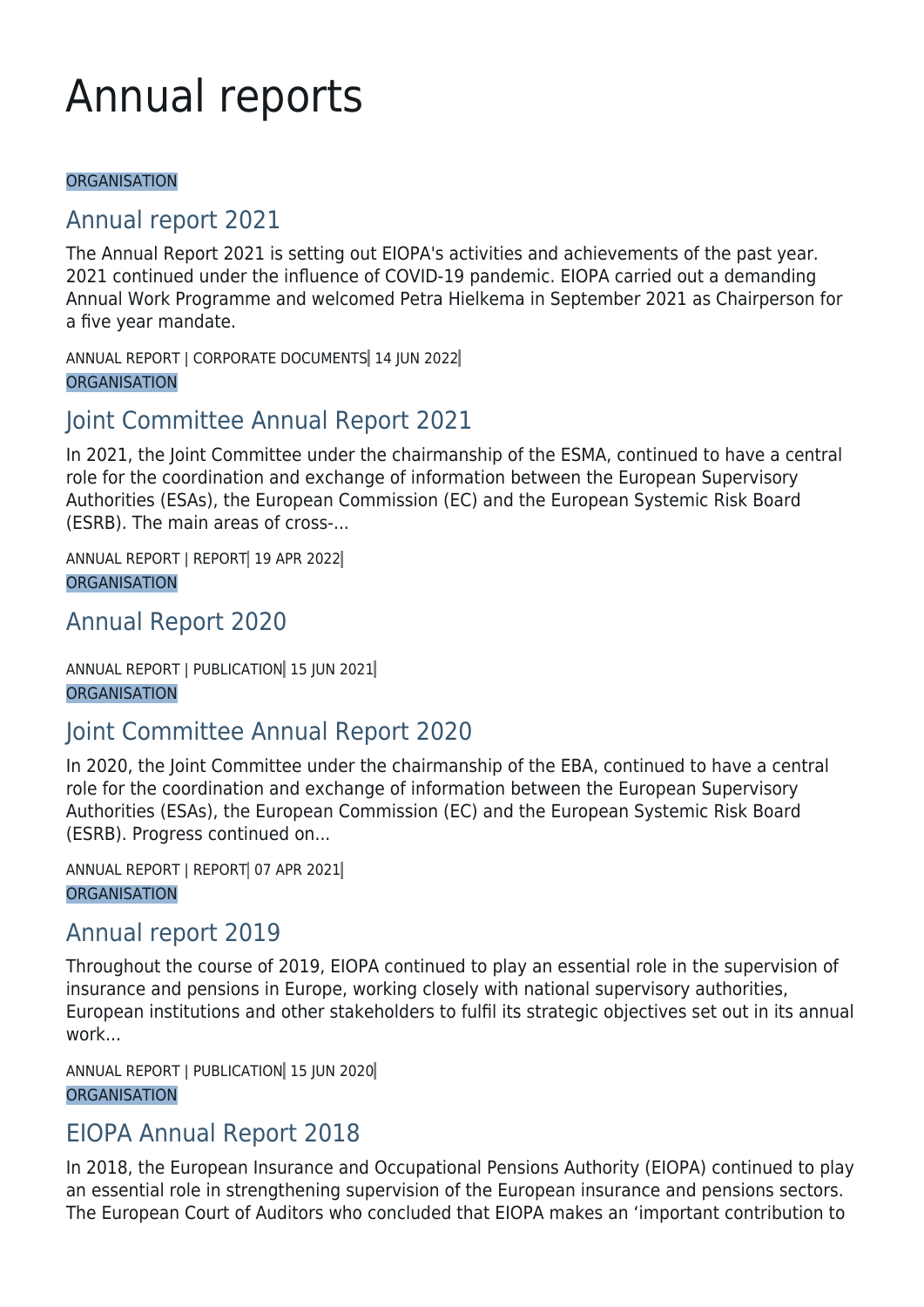a common...

ANNUAL REPORT 14 JUN 2019 **ORGANISATION** 

## [EIOPA Annual Report 2017](https://www.eiopa.europa.eu/document-library/annual-report/eiopa-annual-report-2017)

EIOPA's mission is to protect the public interest by contributing to the short-, medium- and longterm stability and effectiveness of the financial system, for the EU economy, its citizens and businesses. This mission is pursued by promoting a sound regulatory framework and consistent supervisory...

ANNUAL REPORT 01 JAN 2017 REPORTING

## [Summary of the Annual Report 2016](https://www.eiopa.europa.eu/document-library/annual-report/summary-of-annual-report-2016)

ANNUAL REPORT 02 JAN 2016 **ORGANISATION** 

## [EIOPA Annual Report 2016](https://www.eiopa.europa.eu/document-library/annual-report/eiopa-annual-report-2016)

This Annual Report details the Authority's main achievements in 2016 across its main activities: to strengthen the protection of consumers; to improve the functioning of the EU internal market in the field of pensions and insurance; to strengthen the financial stability of the insurance and...

ANNUAL REPORT 01 JAN 2016

REPORTING

#### [Summary of the Annual Report 2015](https://www.eiopa.europa.eu/document-library/annual-report/summary-of-annual-report-2015)

ANNUAL REPORT 01 IAN 2015 **ORGANISATION** 

[EIOPA Annual Report 2015](https://www.eiopa.europa.eu/document-library/annual-report/eiopa-annual-report-2015)

ANNUAL REPORT 01 JAN 2015 REPORTING

[Summary of the Annual Report 2014](https://www.eiopa.europa.eu/document-library/annual-report/summary-of-annual-report-2014)

ANNUAL REPORT 01 JAN 2014 **ORGANISATION** 

## [EIOPA Annual Report 2014](https://www.eiopa.europa.eu/document-library/annual-report/eiopa-annual-report-2014)

ANNUAL REPORT 01 JAN 2014 REPORTING

## [Summary of the Annual Report 2013](https://www.eiopa.europa.eu/document-library/annual-report/summary-of-annual-report-2013)

ANNUAL REPORT 01 JAN 2013 **ORGANISATION**